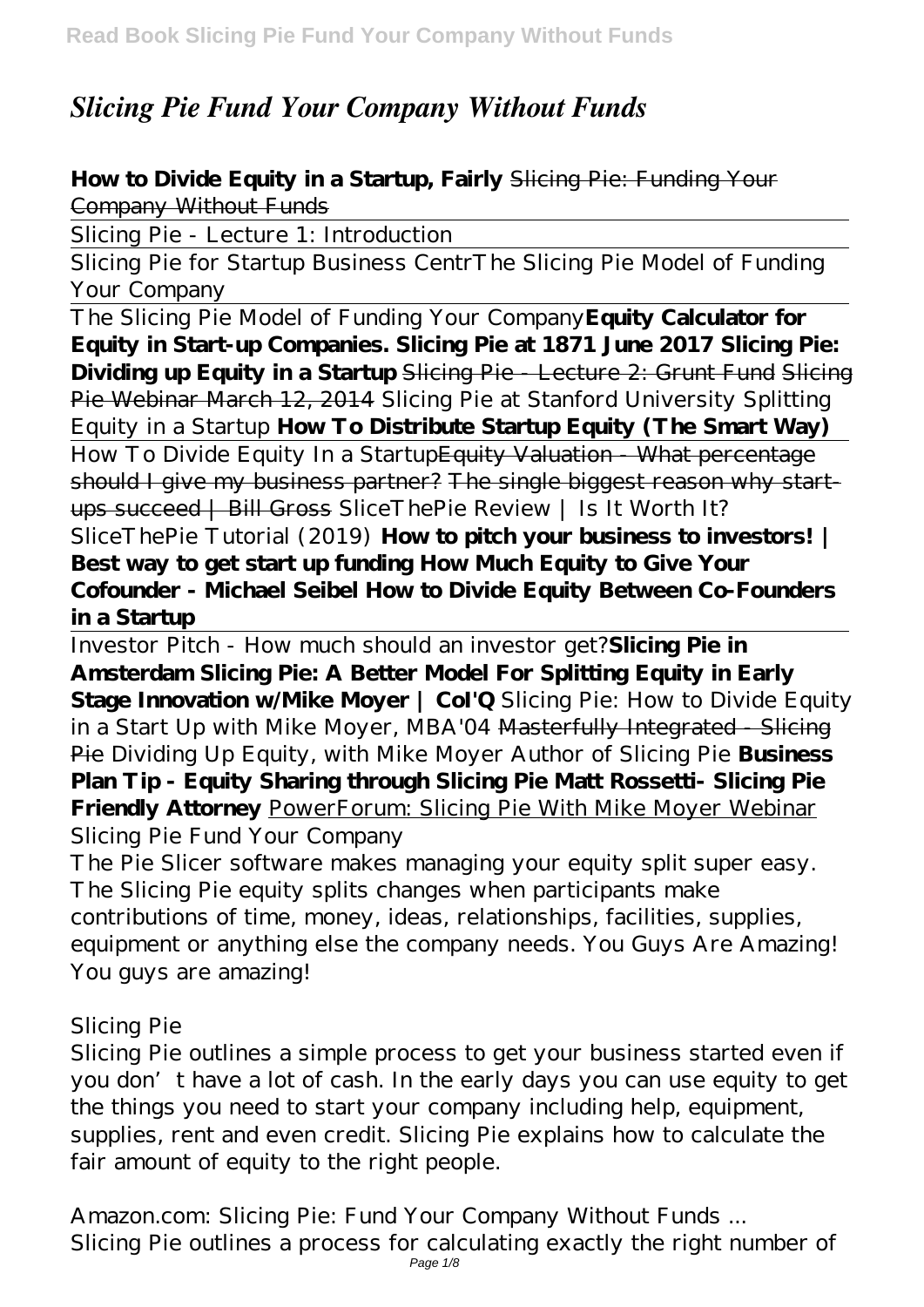shares each founder or employee in an early stage company deserves. You will learn: How to value the time and resources an individual brings to the company relative to the contributions of others

#### *Slicing Pie: Funding Your Company Without Funds: Mike ...*

Most startups just start with time and cash for business supplies, though occasionally some have one or two more. Multipliers: Agree your multipliers, i.e. cash x 4, non-cash x 2. We recommend strongly that you use these and stick to the model, because Slicing Pie is very carefully balanced.

## *How to set up your Slicing Pie grunt fund & next steps ...*

"Grunt Funds aren't for mean people.", Moyer, Mike (2012-09-04). Slicing Pie: Fund Your Company Without Funds (p. 105). A Grunt Fund, at its core, is about treating people fairly. While most entrepreneurs are motivated by money at some level, they are also motivated by being part of the game, working as a team and building something from scratch.

## *Amazon.com: Customer reviews: Slicing Pie: Fund Your ...*

Slicing Pie outlines a process for calculating exactly the right number of shares each founder or employee in an early stage company deserves. You will learn: How to value the time and resources an individual brings to the company relative to the contributions of others

# *Slicing Pie by Mike Moyer | Audiobook | Audible.com*

Slicing Pie allows people to "invest" in the future outcome of the company. But, unlike an established company, startups have no value so it's not a traditional investment, it's a gamble. Because it's a gamble, the price and percentage ownership of the shares isn't absolute, it's relative based on each person's bet.

#### *The Problem with Equity as Compensation - Slicing Pie*

Slicing Pie is a universal formula for creating a perfectly fair equity split in an early-stage, bootstrapped startup. Traditional, old-fashioned equity splits are based on guesses about the future, negotiation skills and rulesof-thumb. The Slicing Pie model is different because it's based on what participants actu ally contribute over time.

# *The New Pie Slicer Application - Slicing Pie*

In most cases, I recommend paying company expenses from the company bank account rather than running it through personal accounts. In the early days this may be impractical, but as your company grows you'll need to get your banking organized. Slicing Pie's Well feature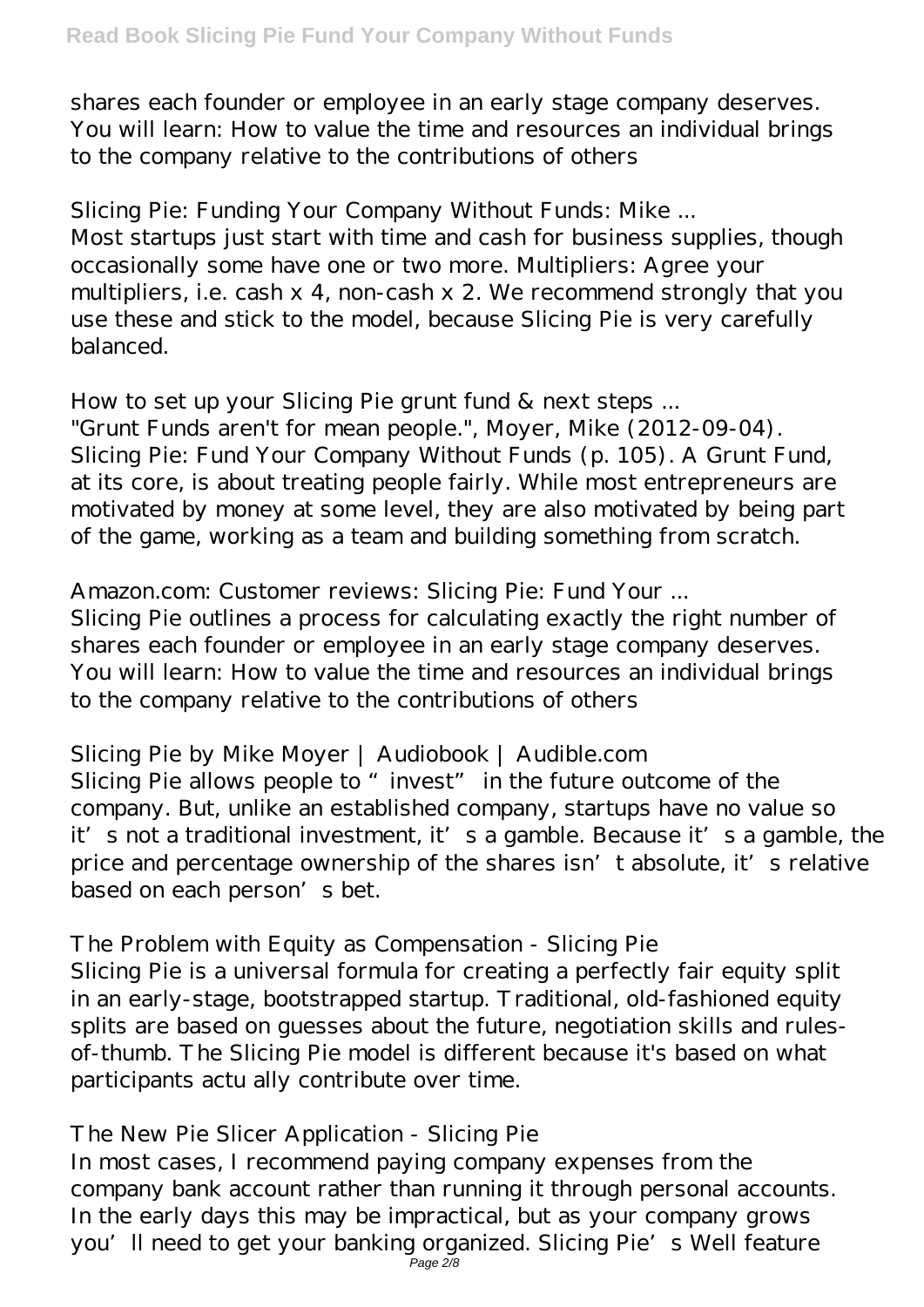allows individuals to contribute cash to a corporate savings account. When money is transferred from the savings account into a checking account to pay bills, the amount of the transfer converts to slices for each ...

# *Pie Policy - Slicing Pie*

The world seems to be designed in a way that success is never as easy as we hope. Getting there takes not only the right vision, but also the right level of perseverance that some people just don't have." ― Mike Moyer, Slicing Pie: Fund Your Company Without Funds 1 likes

# *Mike Moyer (Author of Slicing Pie - Funding Your Business ...*

Slicing Pie outlines a simple process to get your business started even if you don't have a lot of cash. In the early days you can use equity to get the things you need to start your company including help, equipment, supplies, rent and even credit. Slicing Pie explains how to calculate the fair amount of equity to the right people.

#### *Slicing Pie: Fund Your Company Without Funds eBook: Moyer ...* Slicing Pie: Funding Your Company Without Funds Learn how to use a Dynamic Equity Split to ensure that each founder, co-founder, investor, partner and employee has exactly the right amount of equity.

# *Slicing Pie: Funding Your Company Without Funds*

Slicing Pie outlines a simple process to get your business started even if you don't have a lot of cash. In the early days you can use equity to get the things you need to start your company including help, equipment, supplies, rent and even credit. Slicing Pie explains how to calculate the fair amount of equity to the right people.

# *Slicing Pie - Funding Your Business Without Funds by Mike ...*

A change in the way New York City allocates funds to arts organizations has achieved the goal of helping to level the playing field, according to a report the New York City Independent Budget Office issued on Wednesday.. In trying to make more funds available to more groups, the Department of Cultural Affairs adopted a peer-panel review system intended to award grants competitively and give ...

# *New Slicing of Arts-Fund Pie Is Working, Budget Office ...*

Setting up your legal entity and "slicing the pie" Business Model Canvas (BMC) "Getting out of the building" and testing your hypothesis. Creating effective pitch decks. Business plans & executive summaries. Scaling your business. Building financial models and forecasts. Go to market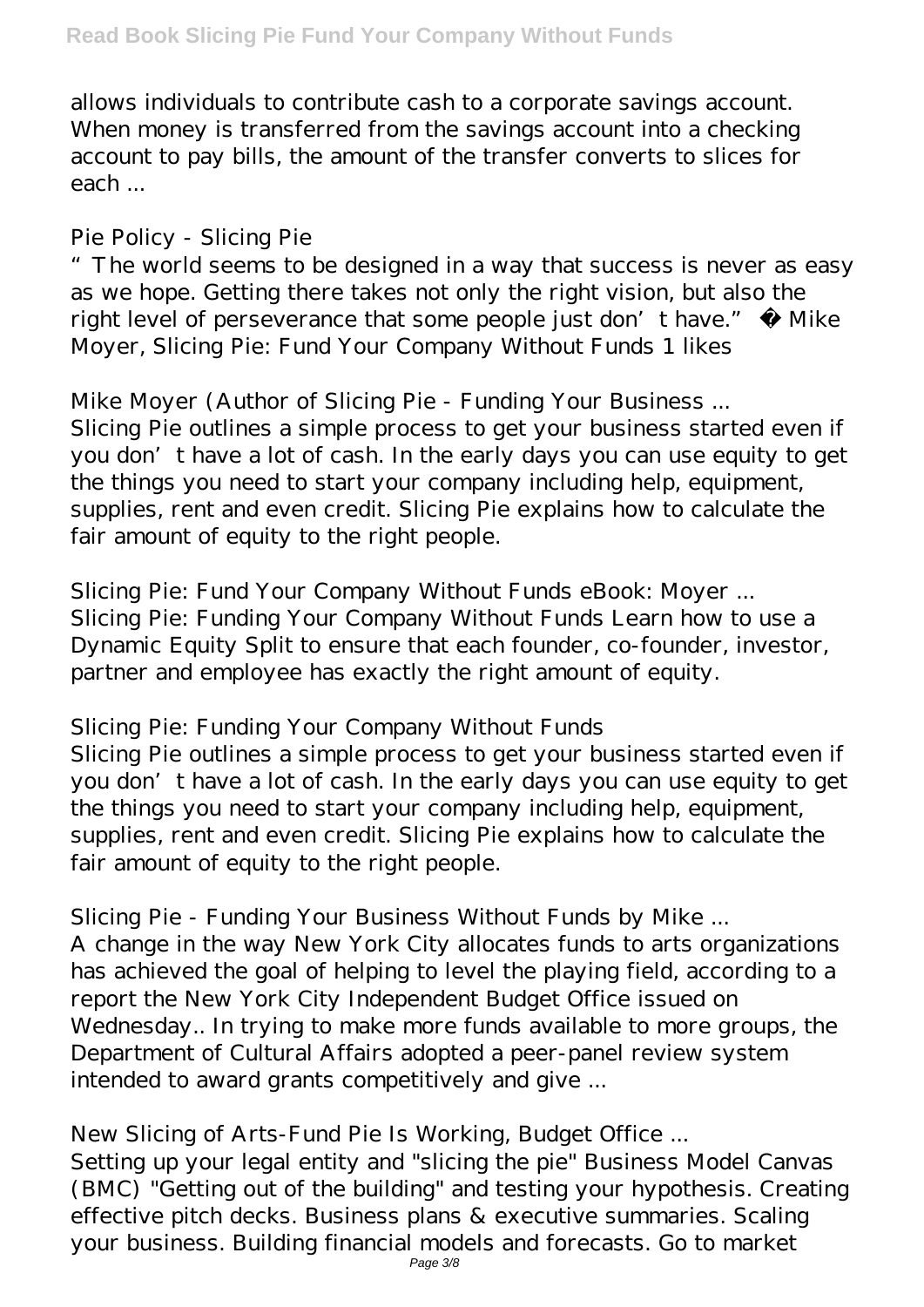strategies. Setting up sales processes. Funding options, etc.

#### *Startups — Zen Advisory Partners*

Slicing Pie outlines a simple process to get your business started even if you don't have a lot of cash. In the early days you can use equity to get the things you need to start your company including… More

#### *Books similar to Slicing Pie - Funding Your Business ...*

In a move affecting hundreds of nonprofit agencies and tens of thousands of their clients, United Way of New York City is reassessing the way it distributes its campaign funds.

# *Slicing Up Pie a New Way - The New York Times*

Think Again Before Slicing Social Security Pie. Jan. 3, 1997 ... Since a single large trust fund has lower administrative costs than millions of individual accounts, the trust fund would earn ...

# *Opinion | Think Again Before Slicing Social Security Pie ...*

Slicing Pie is a formula that allows founders to create a PERFECTLY FAIR equity split between founders, investors, partners and employees. Slicing Pie Summaries The Slicing Pie book and The Slicing Pie Handbook are comprehensive guides to implementing the Slicing Pie model.

#### **How to Divide Equity in a Startup, Fairly** Slicing Pie: Funding Your Company Without Funds

Slicing Pie - Lecture 1: Introduction

Slicing Pie for Startup Business Centr*The Slicing Pie Model of Funding Your Company*

The Slicing Pie Model of Funding Your Company**Equity Calculator for Equity in Start-up Companies. Slicing Pie at 1871 June 2017 Slicing Pie: Dividing up Equity in a Startup** Slicing Pie - Lecture 2: Grunt Fund Slicing Pie Webinar March 12, 2014 Slicing Pie at Stanford University *Splitting Equity in a Startup* **How To Distribute Startup Equity (The Smart Way)**

How To Divide Equity In a StartupEquity Valuation - What percentage should I give my business partner? The single biggest reason why startups succeed | Bill Gross *SliceThePie Review | Is It Worth It? SliceThePie Tutorial (2019)* **How to pitch your business to investors! | Best way to get start up funding How Much Equity to Give Your Cofounder - Michael Seibel How to Divide Equity Between Co-Founders in a Startup**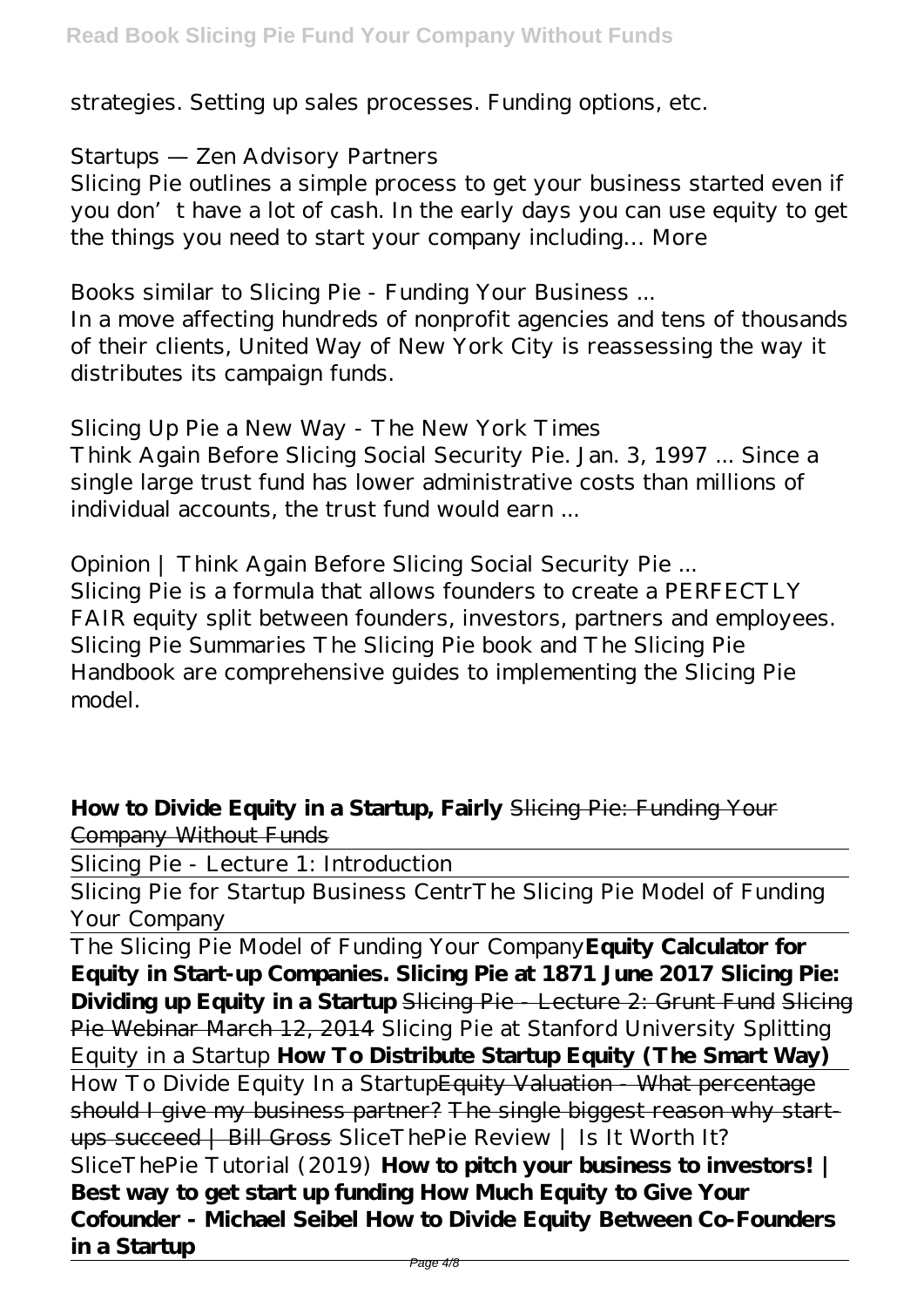Investor Pitch - How much should an investor get?**Slicing Pie in Amsterdam Slicing Pie: A Better Model For Splitting Equity in Early Stage Innovation w/Mike Moyer | CoI'Q** Slicing Pie: How to Divide Equity in a Start Up with Mike Moyer, MBA'04 Masterfully Integrated - Slicing Pie *Dividing Up Equity, with Mike Moyer Author of Slicing Pie* **Business Plan Tip - Equity Sharing through Slicing Pie Matt Rossetti- Slicing Pie Friendly Attorney** PowerForum: Slicing Pie With Mike Moyer Webinar *Slicing Pie Fund Your Company*

The Pie Slicer software makes managing your equity split super easy. The Slicing Pie equity splits changes when participants make contributions of time, money, ideas, relationships, facilities, supplies, equipment or anything else the company needs. You Guys Are Amazing! You guys are amazing!

## *Slicing Pie*

Slicing Pie outlines a simple process to get your business started even if you don't have a lot of cash. In the early days you can use equity to get the things you need to start your company including help, equipment, supplies, rent and even credit. Slicing Pie explains how to calculate the fair amount of equity to the right people.

*Amazon.com: Slicing Pie: Fund Your Company Without Funds ...* Slicing Pie outlines a process for calculating exactly the right number of shares each founder or employee in an early stage company deserves. You will learn: How to value the time and resources an individual brings to the company relative to the contributions of others

# *Slicing Pie: Funding Your Company Without Funds: Mike ...*

Most startups just start with time and cash for business supplies, though occasionally some have one or two more. Multipliers: Agree your multipliers, i.e. cash x 4, non-cash x 2. We recommend strongly that you use these and stick to the model, because Slicing Pie is very carefully balanced.

# *How to set up your Slicing Pie grunt fund & next steps ...*

"Grunt Funds aren't for mean people.", Moyer, Mike (2012-09-04). Slicing Pie: Fund Your Company Without Funds (p. 105). A Grunt Fund, at its core, is about treating people fairly. While most entrepreneurs are motivated by money at some level, they are also motivated by being part of the game, working as a team and building something from scratch.

# *Amazon.com: Customer reviews: Slicing Pie: Fund Your ...*

Slicing Pie outlines a process for calculating exactly the right number of Page 5/8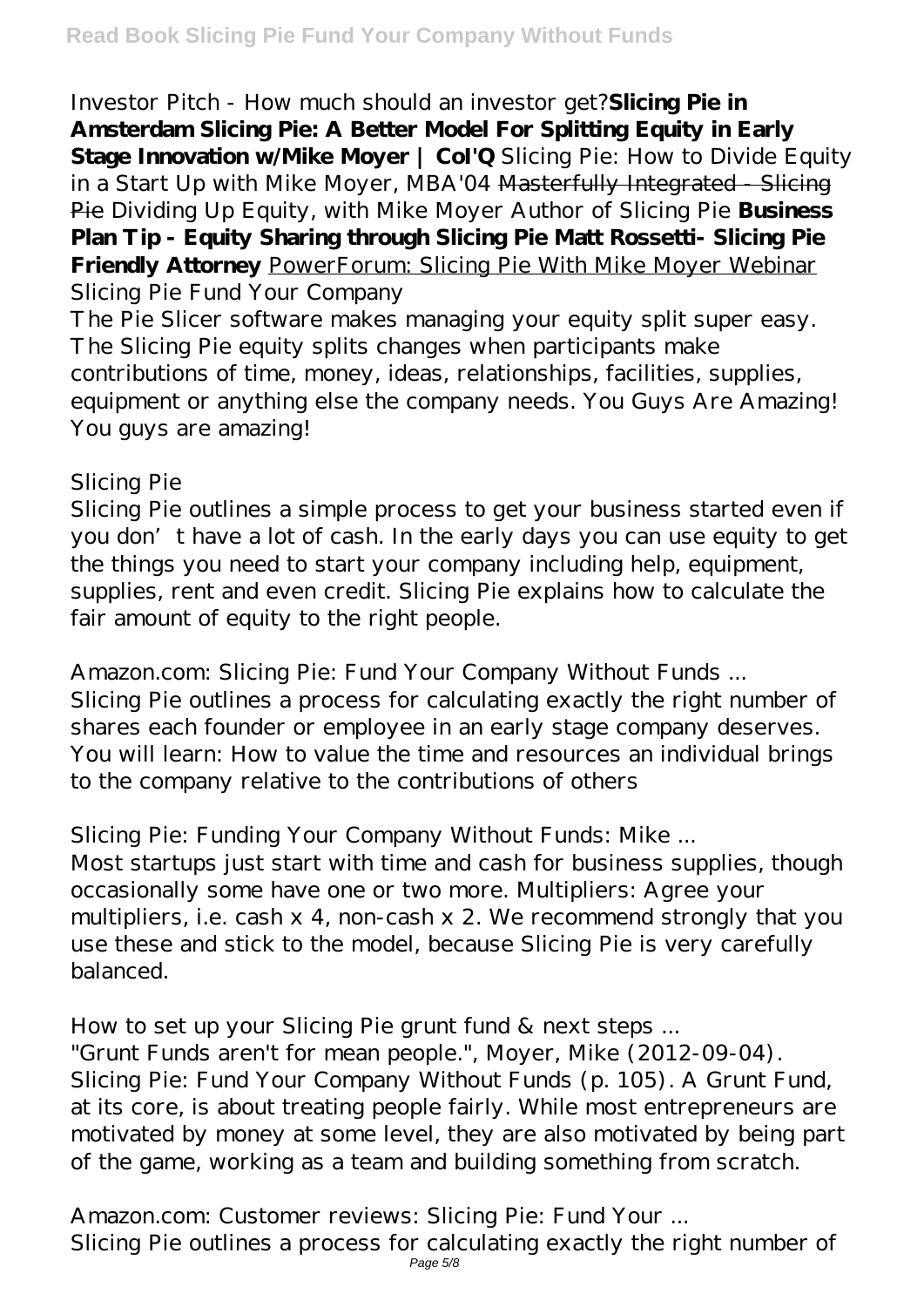shares each founder or employee in an early stage company deserves. You will learn: How to value the time and resources an individual brings to the company relative to the contributions of others

# *Slicing Pie by Mike Moyer | Audiobook | Audible.com*

Slicing Pie allows people to "invest" in the future outcome of the company. But, unlike an established company, startups have no value so it's not a traditional investment, it's a gamble. Because it's a gamble, the price and percentage ownership of the shares isn't absolute, it's relative based on each person's bet.

# *The Problem with Equity as Compensation - Slicing Pie*

Slicing Pie is a universal formula for creating a perfectly fair equity split in an early-stage, bootstrapped startup. Traditional, old-fashioned equity splits are based on guesses about the future, negotiation skills and rulesof-thumb. The Slicing Pie model is different because it's based on what participants actu ally contribute over time.

# *The New Pie Slicer Application - Slicing Pie*

In most cases, I recommend paying company expenses from the company bank account rather than running it through personal accounts. In the early days this may be impractical, but as your company grows you'll need to get your banking organized. Slicing Pie's Well feature allows individuals to contribute cash to a corporate savings account. When money is transferred from the savings account into a checking account to pay bills, the amount of the transfer converts to slices for each ...

# *Pie Policy - Slicing Pie*

"The world seems to be designed in a way that success is never as easy as we hope. Getting there takes not only the right vision, but also the right level of perseverance that some people just don't have." ― Mike Moyer, Slicing Pie: Fund Your Company Without Funds 1 likes

#### *Mike Moyer (Author of Slicing Pie - Funding Your Business ...*

Slicing Pie outlines a simple process to get your business started even if you don't have a lot of cash. In the early days you can use equity to get the things you need to start your company including help, equipment, supplies, rent and even credit. Slicing Pie explains how to calculate the fair amount of equity to the right people.

*Slicing Pie: Fund Your Company Without Funds eBook: Moyer ...* Slicing Pie: Funding Your Company Without Funds Learn how to use a Page  $6/8$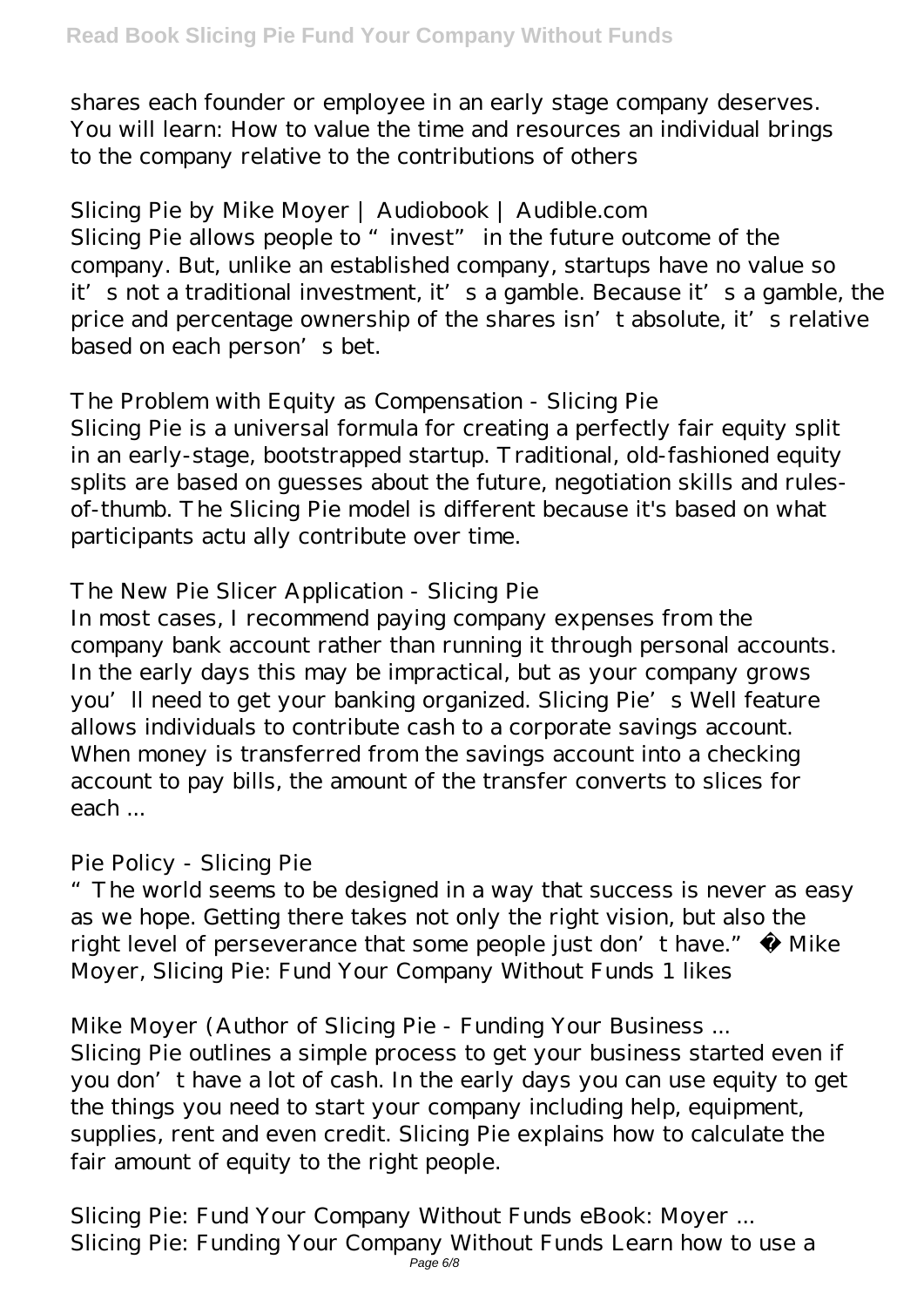Dynamic Equity Split to ensure that each founder, co-founder, investor, partner and employee has exactly the right amount of equity.

## *Slicing Pie: Funding Your Company Without Funds*

Slicing Pie outlines a simple process to get your business started even if you don't have a lot of cash. In the early days you can use equity to get the things you need to start your company including help, equipment, supplies, rent and even credit. Slicing Pie explains how to calculate the fair amount of equity to the right people.

## *Slicing Pie - Funding Your Business Without Funds by Mike ...*

A change in the way New York City allocates funds to arts organizations has achieved the goal of helping to level the playing field, according to a report the New York City Independent Budget Office issued on Wednesday.. In trying to make more funds available to more groups, the Department of Cultural Affairs adopted a peer-panel review system intended to award grants competitively and give ...

## *New Slicing of Arts-Fund Pie Is Working, Budget Office ...*

Setting up your legal entity and "slicing the pie" Business Model Canvas (BMC) "Getting out of the building" and testing your hypothesis. Creating effective pitch decks. Business plans & executive summaries. Scaling your business. Building financial models and forecasts. Go to market strategies. Setting up sales processes. Funding options, etc.

# *Startups — Zen Advisory Partners*

Slicing Pie outlines a simple process to get your business started even if you don't have a lot of cash. In the early days you can use equity to get the things you need to start your company including… More

#### *Books similar to Slicing Pie - Funding Your Business ...*

In a move affecting hundreds of nonprofit agencies and tens of thousands of their clients, United Way of New York City is reassessing the way it distributes its campaign funds.

#### *Slicing Up Pie a New Way - The New York Times*

Think Again Before Slicing Social Security Pie. Jan. 3, 1997 ... Since a single large trust fund has lower administrative costs than millions of individual accounts, the trust fund would earn ...

# *Opinion | Think Again Before Slicing Social Security Pie ...*

Slicing Pie is a formula that allows founders to create a PERFECTLY FAIR equity split between founders, investors, partners and employees.